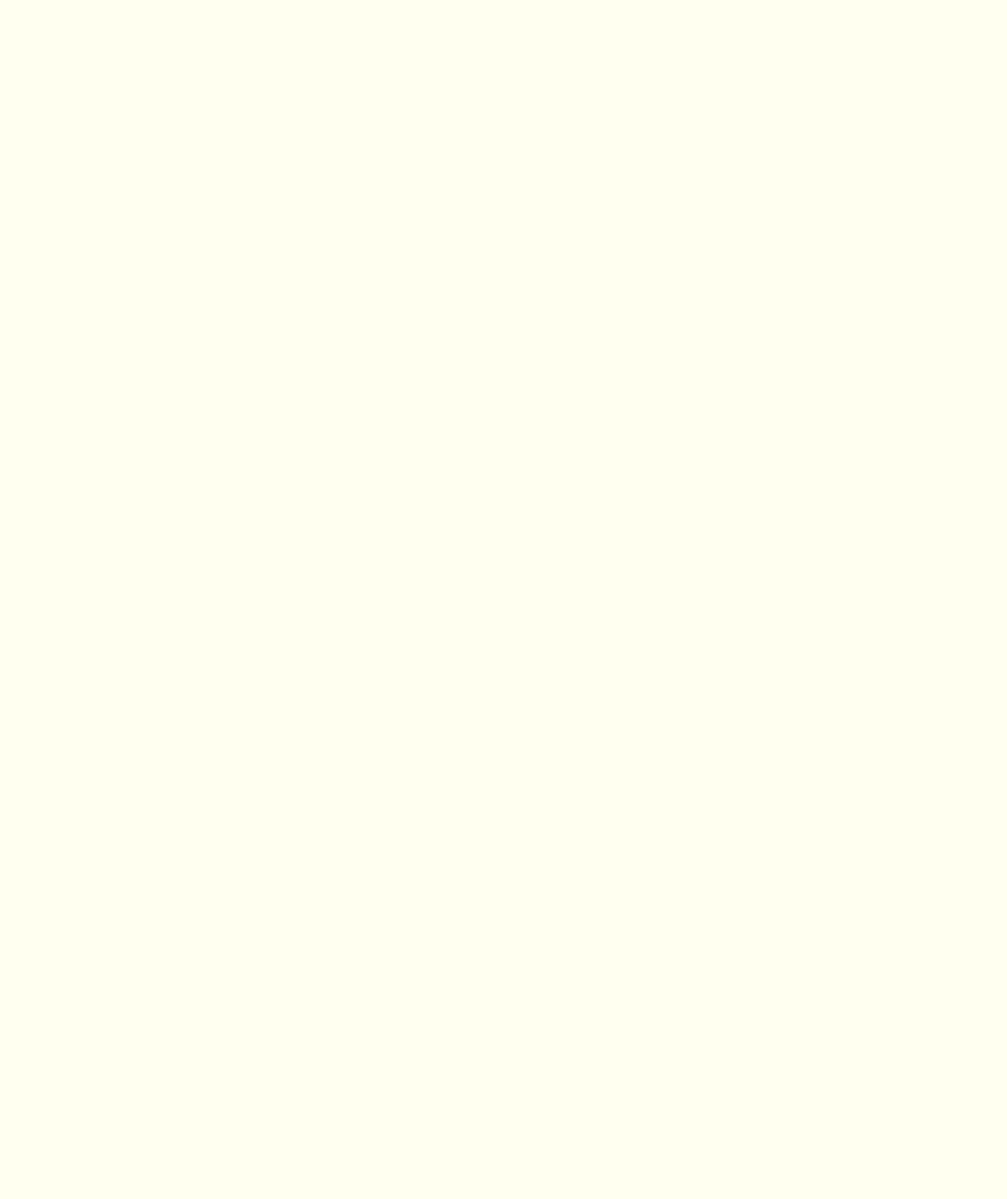## *Identity and the Seven Sacraments in* Everyman

Pauline Blanc Université Lyon III - CESR/CNRS

*Everyman* belongs to a tradition of Christian literary tragicomedy in which a charted journey takes the allegorical mankind protagonist away from a state or moral ruin and near-despair toward redemption and life in union with the Lord. *Everyman* differs from most of the moral drama of the early sixteenth century in that the focus of the play is on the last stage of the tri-partite pattern (innocence-sinredemption) that typifies the majority of the increasingly secularised moral plays of the period. The purpose of this paper is to explore the way in which Roman Catholic Christian doctrine is embodied in the art of the play, and to examine the extent to which *Everyman* depends on the sacraments for its creation of an *Everyman* character who acts in accordance with what O. B. Hardison has called a "sacramental psychology". The structure of *Everyman* participates in the fall-rise movement of the Mass, which progresses from a state of sorrow to one of joy, as death is overcome, heralding a new birth achieved through reconciliation and salvation. Analogously, as John Cunningham puts it, "The reluctant jour-

<sup>.</sup> O. B. Hardison, *Christian Rite and Christian Drama in the Middle Ages* (Baltimore, MD: Johns Hopkins University Press, 1965), p. 289; quoted by John Cunningham, "Comedic and Liturgical Restoration in *Everyman*", *Comparative Drama* 22 (1988): 162.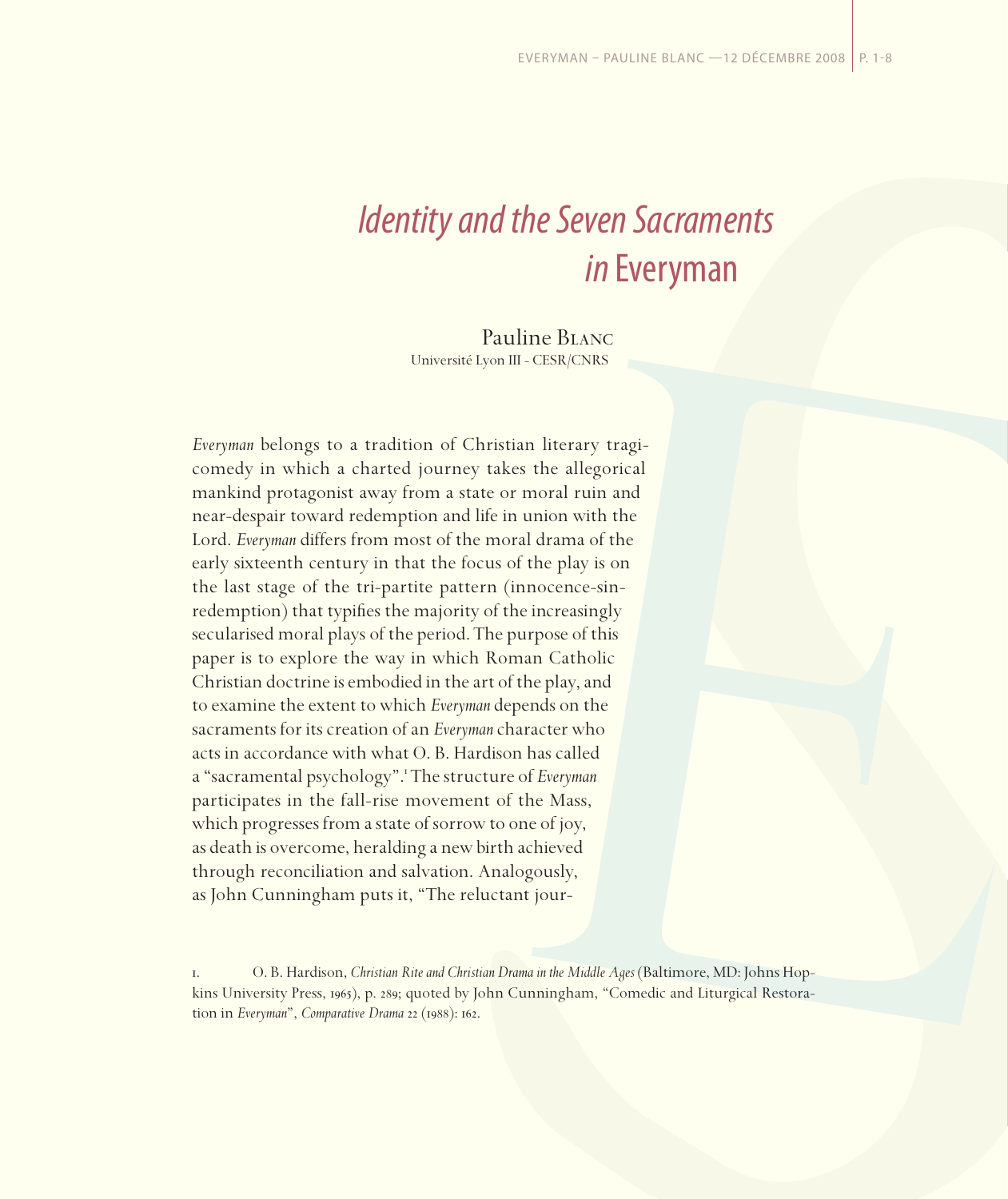ney of Everyman's contrite soul toward God as judge becomes a glad pilgrimage toward God as Savior".

In the opening lines of the play, the Messenger reminds the audience of the transitory nature of human life and of the necessity to remember one's mortal being and to bear in mind the fact of life's ending: "The story sayth: Man, in the begynnynge / Look well, and take good heed to the endynge, / Be ye never so gay" (10-12).<sup>3</sup> This is the Messenger's advice, given as the audience is drawn into the didactic play-world to witness the lesson taught to a certain Everyman (and to every man in general), when the day of reckoning comes and one is obliged to give an account of one's good deeds.

God is then overheard by the audience having a moan about the contemporary sinful state of the world. He is highlighted as being, in turn, God the Father, God the Son, and God come to judgement as a Doomsday Christ-figure. God, functioning as an expository character, describes the religious landscape of the day, wherein man was seen to traffic as a theologically determined being, unlike the modern individual, whose being is biologically and psychologically determined, and bound by social influences and constraints. As God ends his long speech, and beckons his messenger Death onto the stage, it becomes clear that the play will be about Doomsday and the judgement pronounced upon those who live "without fere"  $(62)$  of God. God's main complaint throughout his expository monologue is that mankind has disappointed him in not accepting the "grace" or sonship that he had proffered all: "I hoped well that euery man / In my glory sholde make his mansyon, / And therto I had them all electe"  $(52-54)$ . One important aspect of the play's message is that the divine gift of "mercy"  $(58)$  is expressed and implemented in the form of the seven sacraments.

God expresses his discontent with the way mankind has largely ignored this gift and that "fewe there be that asketh it hertly"  $(59)$ . God points out the way man bases his identity on earthly goods and pleasures, neglecting all thought of the after-life: "Euery man lyueth so after his owne pleasure, / And yet of theyr lyfe they be nothynge sure" (40-41). As the play unfolds, the embodied doctrine concerning the sacraments comes to the fore as a controlling device in creating the dramatic character of Everyman, who personifies the entire human race, as well as, at times, an individual human being. In him is conflated the judgement each individual

2. Cunningham, p. 168.

<sup>.</sup> I cite, by line numbers given parenthetically, *Everyman*, ed. A. C. Cawley (Manchester: Manchester University Press, 1961).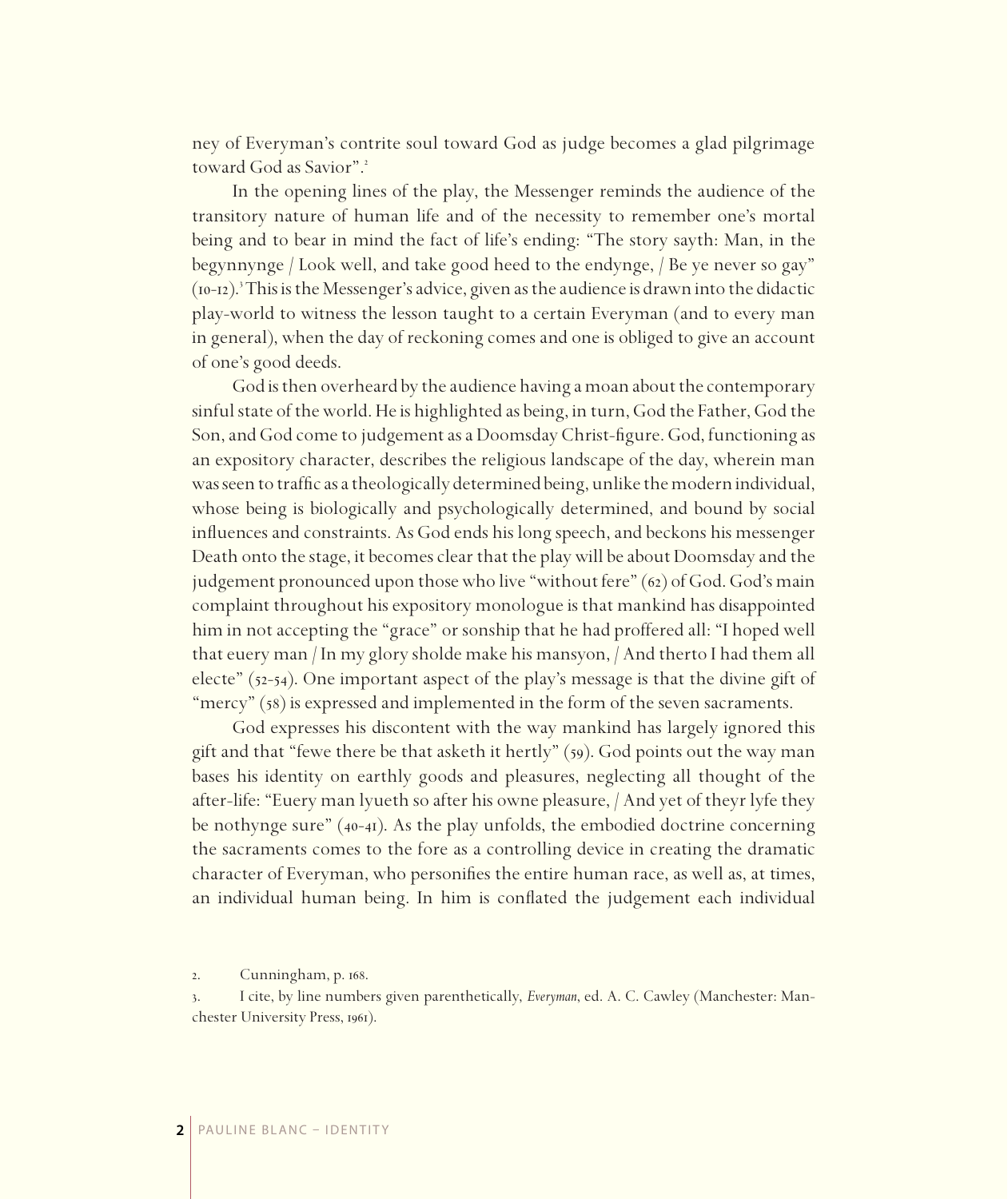will meet at death with the Last Judgement, when the destiny of the soul will be decided. The pilgrimage that he is invited to undertake before coming to judgement is staged as a form of preparation for his death and for the reception he is likely to be given beyond. So observes Cunningham, who goes on to remind us that this strongly resembles the Christian's preparation for receiving the sacrament of the Eucharist: entering the sacramental presence of Christ when such a rite is carried out is analogous to entering the heavenly presence of Christ.

*Everyman* begins with metaphors depicting a world in a state of spiritual sickness. Mankind, because of the priority given to worldly goods, is on the brink of what Cunningham terms "moral death" ; because, in any case, "eche lyvnge creature / For Adams synne must dye of nature"  $(144-45)$ , and since "In worldely ryches is all theyr mynde"  $(z_7)$ , "they leve of aungelles the heavenly company" ( $39$ ). The danger is that "In theyr lyfe and wycked tempestes, / Veryly they will become moche worse than beestes,  $/$  For now one wolde by enuy another vp ete" (48-50). The character Everyman is endowed with the qualities of the universal sinner, but also with attitudes particular to his personal moral death: like the majority of his contemporaries, he is "combred with wordly ryches"  $(60)$  but is told by a personal contact, Goods, that his love for worldly possessions has marred his chance of providing a satisfactory record in his book of reckoning:

> For bycause on me thou dyd set thy mynde, Thy reckenynge I haue made blotted and blynde, That thyne accounte thou can not make truly.  $(418-20)$

When Death accosts Everyman, he is unable to answer the questions, "Whyder arte thou goynge / Thus gayly? / Hast thou thy Maker forgete?" ( $85-86$ ). His hand goes to his pocket, as he thinks he can rid himself of the disconcerting intruder by bribing him with a substantial amount of money. Death underlines the fact, once again reiterating God's words and those of the Messenger, that life and worldly goods are only lent to Everyman ( $161-64$ ). Death tells him to be ready shortly, casting Everyman into a state of despair, whereupon he insincerely and briefly turns to God, whom he invokes casually, as if swearing, but then to earthly companions. The pilgrimage that will lead him to contrition and to turning back to God begins with a dramatic enactment of the stripping of the self. The road to contrition and ensuing salvation involves loss of a kind which enables Everyman to find himself through a final

4. See Cunningham, p. 164.

5. Cunningham, p. 167.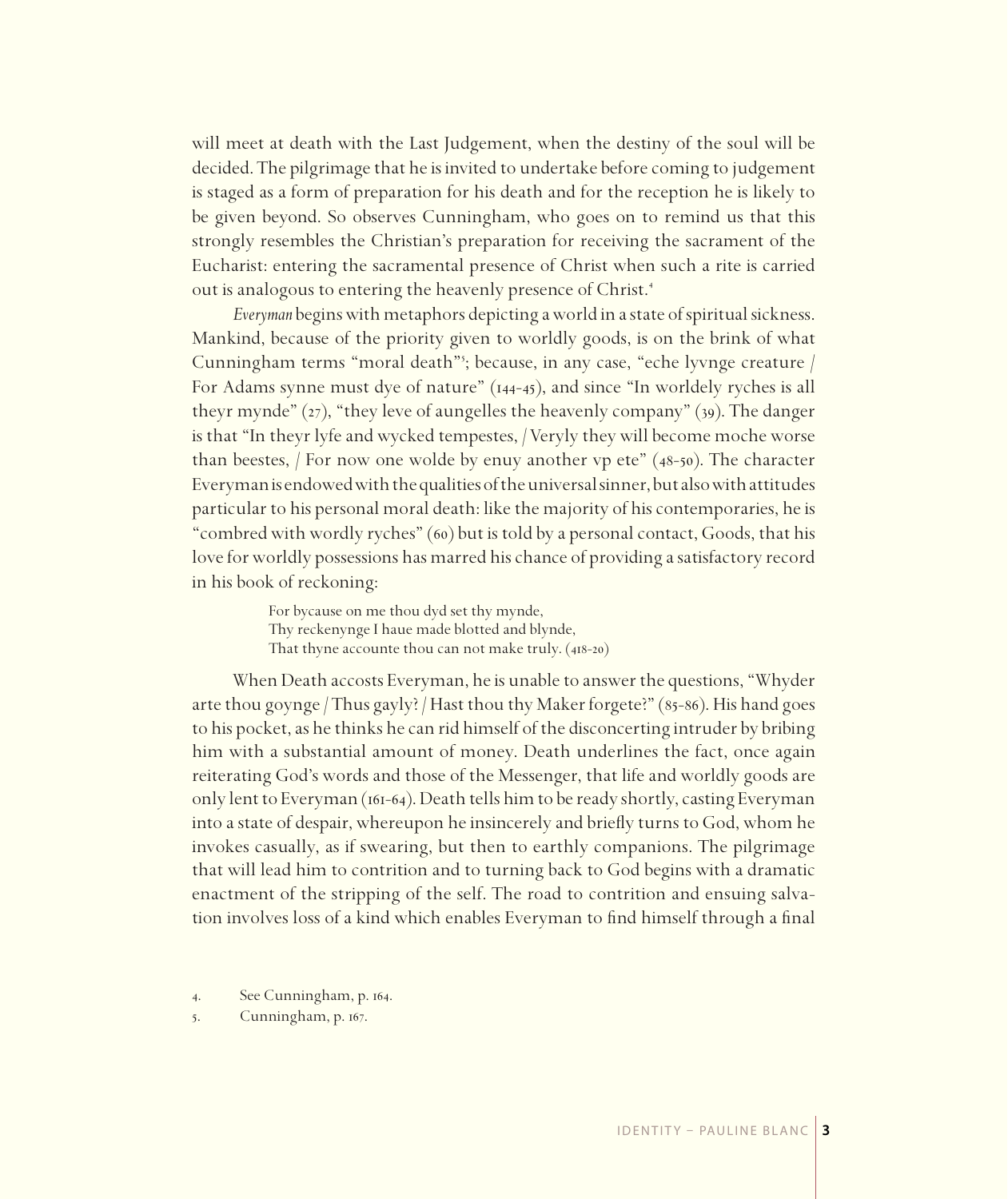reconciliation with God. The playwright/translator goes on to demonstrate how far every man's existence is lent to him by God; the life and goods which he deems to confer identity upon an individual are shown to be of no value in the divine order. Everyman finds this out as he tests each of his boon companions in turn.

It is interesting to note how proverbs, tenets of worldly wisdom, are put to the test. First, Fellowship, his friend "in sporte and playe" (201), reveals how "a good frende at nede"  $(229)$  cannot in fact keep his promise, ironically fulfilling his own words in the proverb, "for he that wyll saye, and nothynge do, / Is not worthy with good company to go"  $(237-38)$ ; in fact, he brings Everyman to the realisation that the reverse is true, as is proved by the inverted form of the saying: "'in prosperyte men frendes may fynde, / Which in aduersyte be full vnkynde'" (309-10). Everyman still continues his journey, knocking at the door of earthly companions instead of directing his steps towards heaven. Kinship's ties, he feels, lie deeper and will not snap, "for kynde wyll crepe where it may not go" (316). Once again, Everyman is brought to the brink of despair, as he comes to the doleful realisation, "Lo, fayre wordes maketh fooles fayne; / They promyse, and nothynge wyll do, certayne"  $(379-80)$ . The question that he finally asks himself is, "What frende were best me of to prouyde?" (). At this stage, however, he does not turn to God, but again to the riches that he has loved all his life. He hopes to find consolation in Goods. We witness the further stripping of fleshly self, and a kind of flaying process is in progress. Another proverb is put to the test, as Everyman wrongly thinks that his book of reckoning can been cleared with the help of money: "'money maketh all ryght that is wronge"  $(41)$ . Everyman is made to realise that his excess of love for earthly riches has damned him. His uncharitable ways have brought his soul to its present state of ruin, to this really "grete sorowe and care"  $(434)$ , as Goods is prompt to tell him. He also learns that the exterior trappings that he has hoarded up cannot be taken with him, because like his life, they are "lente"  $(440)$ . Goods admits to him that his very *raison d'être* is to destroy the soul of man—"mannes soule to kyll"  $(442)$ —and hardly to comfort or save anyone. Goods appears like the Vice-character of the more conventional moral play, a prototype of the Faustian Mephistopheles whose role is made explicit in the lines that Everyman pronounces in soliloquy at the turning point of the play: "For my Goodes sharpely dyd me tell / That he bryngeth many in to hell"  $(474-75)$ .

As Everyman learns of how little value are the things of this world, he turns to Good Deeds, the mediator between the temporal and the spiritual. Having recognized that life is not all that matters, Everyman moves out of the category of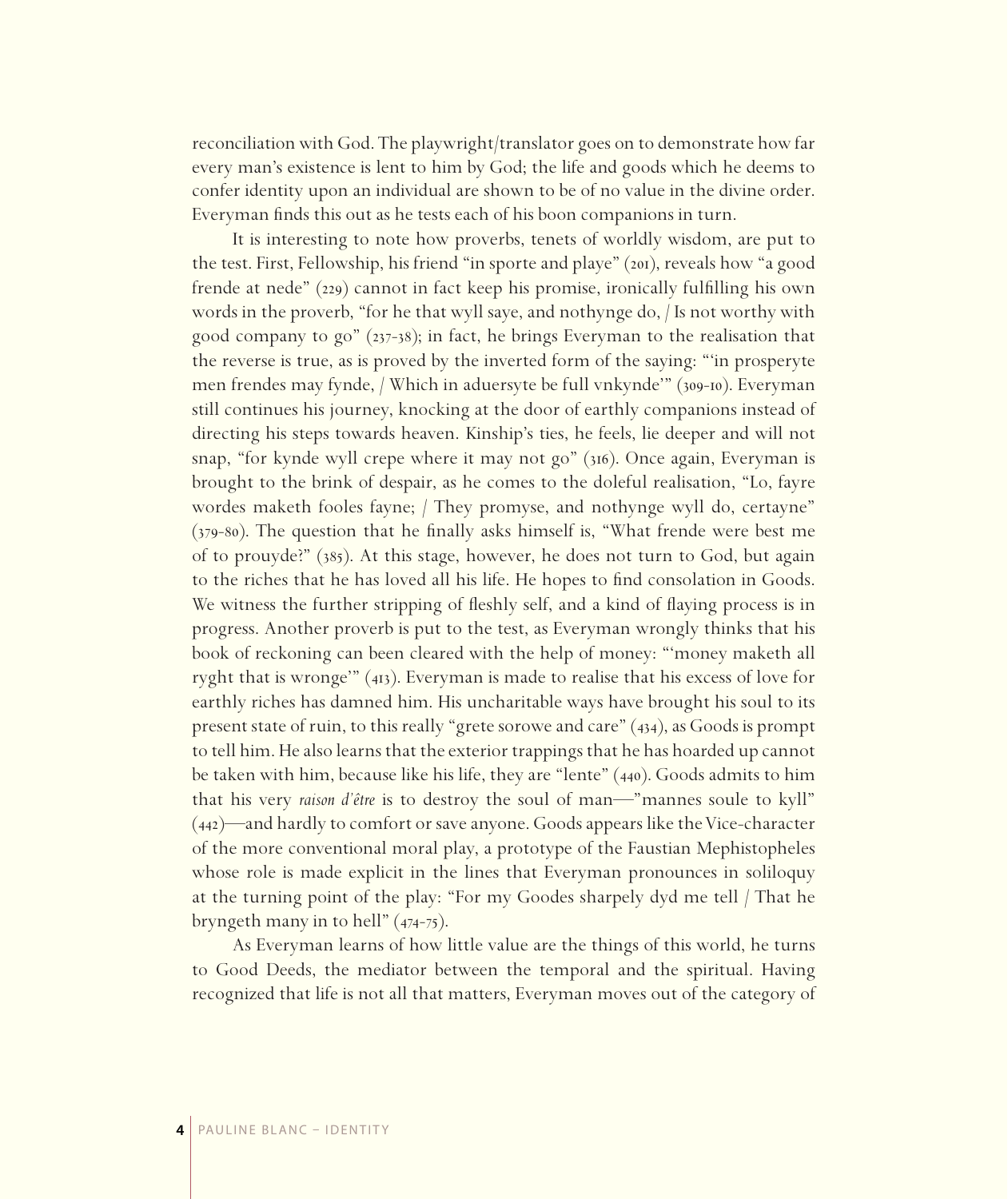those "Lyuynge without drede"  $(24)$ , who had provoked God's anger. Earlier God bemoaned that few people asked "hertly" (59) for the mercy that he readily granted; from this point on in the play, an ascending journey is charted, as Everyman learns to plead for mercy "hertly", and the moral drama's basic pattern of sin, contrition and forgiveness is worked through.

Everyman's recognition of the perilous state of his soul is the pivot on which the play begins to turn towards a comic resolution and saving grace. This occurs when he is able to say, "Than of my selfe I was ashamed, / And so I am worthy to be blamed"  $(476-77)$ . Becoming aware of his need for spiritual aid, his soul turns toward God. In true medieval fashion, God is ready to intervene. Divine intervention first initiated the movement from attrition to contrition, when God, the alpha and omega, source of all life, paradoxically sent Death to instil new life into Everyman. Despite man's degenerate state, God's "ryghtwysnes" and "sharpe rod" (28) remain instruments of correction and instruction, as well as of punishment.

The construction of a new identity for Everyman is dramatised by heavy borrowing from the Roman Catholic liturgy. After Fellowship, Kindred, Cousin, and Goods refuse to go with him, and Good Deeds, too weak, refers him to Knowledge, we realize how the rising structure of the play accords with the orthodox Augustinian doctrine of penance, which specifies that salvation cannot be obtained by Good Deeds alone. The fact that Everyman cannot read anything in his book of reckoning is due to his despair, as Good Deeds points out: "There is a blynde rekenynge in tyme of dystres" (508). Good Deeds is weighed down by Everyman's sins ("sore bounde"  $[487]$  by the "heuynes"  $[505]$  of his "workes and dedes" [503]) but is nonetheless willing to help in giving guidelines on how to receive the sacraments. For his own and Adam's sin, Everyman must come to a "general" (20) and "dredefull rekenynge"  $(521)$ . If, at the beginning of life, Everyman was cleansed of sin by baptism, when he turns to Good Deeds, we learn that his "rekenynge" is "blynde" (508).<sup>6</sup> If he dies in this state, Death's "darte" will "blynde" his "syght" entirely, causing him to dwell in hell, separated from his Creator  $(76-79)$ .

Good Deeds sends Everyman to Knowledge, who then recommends that he go to the "hous of saluacyon"  $(540)$ , the Church, to find Priesthood, whom, by the sacrament of ordination, Christ "setteth... in his stede amonge vs to be"  $(748)$ . For, as is held by the Roman Catholic church, a priest "handeleth his Maker bytwene his handes"  $(739)$  and

. On the "[m]etaphors of uncleanness and blindness", cf. Cunningham, p. .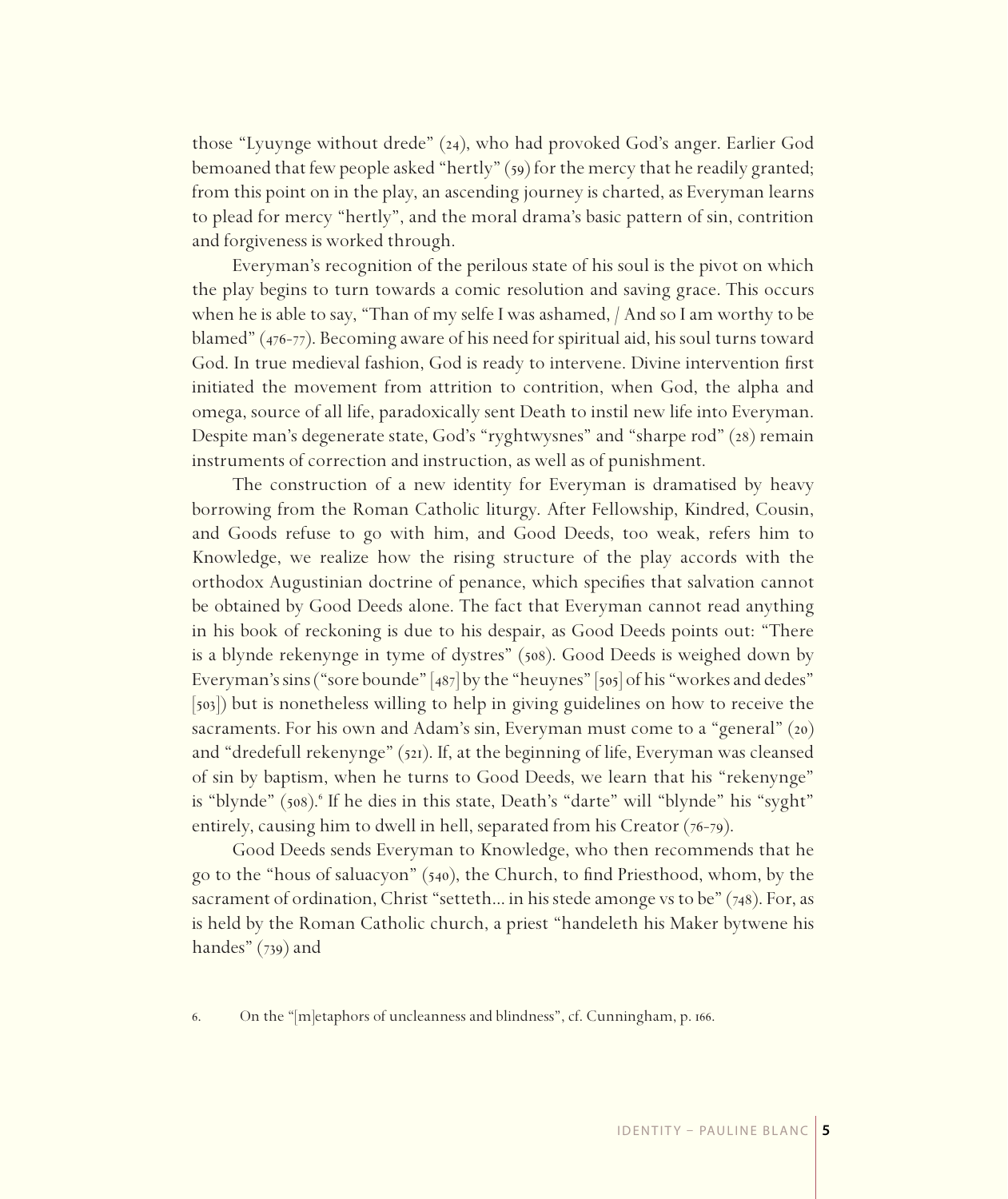. . . of the blessyd sacramentes pure and benygne He bereth the keyes, and therof hath the cure For mannes redempcyon—it is euer sure— Whiche God for our soules medycyne Gaue vs out of his herte with grete pyne. Here in this transytory lyfe, for the and me, The blessyd sacramentes s vii. there be: Baptym, confyrmacyon, with preesthood good, And the sacrament of Goddes precyous flesshe & blod, Maryage, the holy extreme vnccyon, and penaunce. These seuen be good to haue in remembraunce, Gracyous sacramentes of hye deuynyte.  $(716-27)$ 

The author makes it clear that the sacraments are a continuing remedy ("soules medycyne") with which the priest, compared to a surgeon, is able to cure "synne deedly" (744). The priesthood is eulogized and defended by the character Five Wits. The necessity to reinforce Roman Catholic doctrine seems to have been felt in the period because of Lollard hostility to the sacramental system, especially in that region deemed to be a cradle of drama, East Anglia, where historians have documented the appearance of several baptismal fonts depicting the seven sacraments.

Everyman is told by Knowledge that the necessary grace comes from the sacrament of penance, which he approaches by way of Confession and the garment of contrition. The different rites of the sacrament of penance—contrition, confession, absolution, satisfaction—are all woven into the play. When Everyman is led to confession by Knowledge, he is told: "Aske God mercy, and he wyll graunt truely. / Whan with the scourge of penaunce man doth hym bynde, / The oyle of forgyueness than shall he fynde"  $(570-72)$ . For the medieval Christian, repentance was crucial to the operation of grace; without it no one may see God. Everyman implores God's mercy and protection from Death, his enemy, and asks the intercession of Mary, that he may "Of your Sones glory... be partynere"  $(603)$  by means of His passion. After this, he scourges himself, and as a sign of the genuine repentance of Everyman, Good Deeds suddenly recovers (632) and promises to accompany him on the rest of his journey  $(63)$ .

The next stage involves putting on the garment of contrition, which symbolizes sorrow for sin, hence his increased detachment from the things of this world. However, to speak of Everyman's change of heart—for it is literally in these terms that the play presents his experience—is to be unduly negative, and to

<sup>.</sup> See Ann Eljenholm Nichols, *Seeable Signs: The Iconography of the Seven Sacraments, 1350-1544* (Woodbridge: The Boydell Press, 1994), pp. 92-94.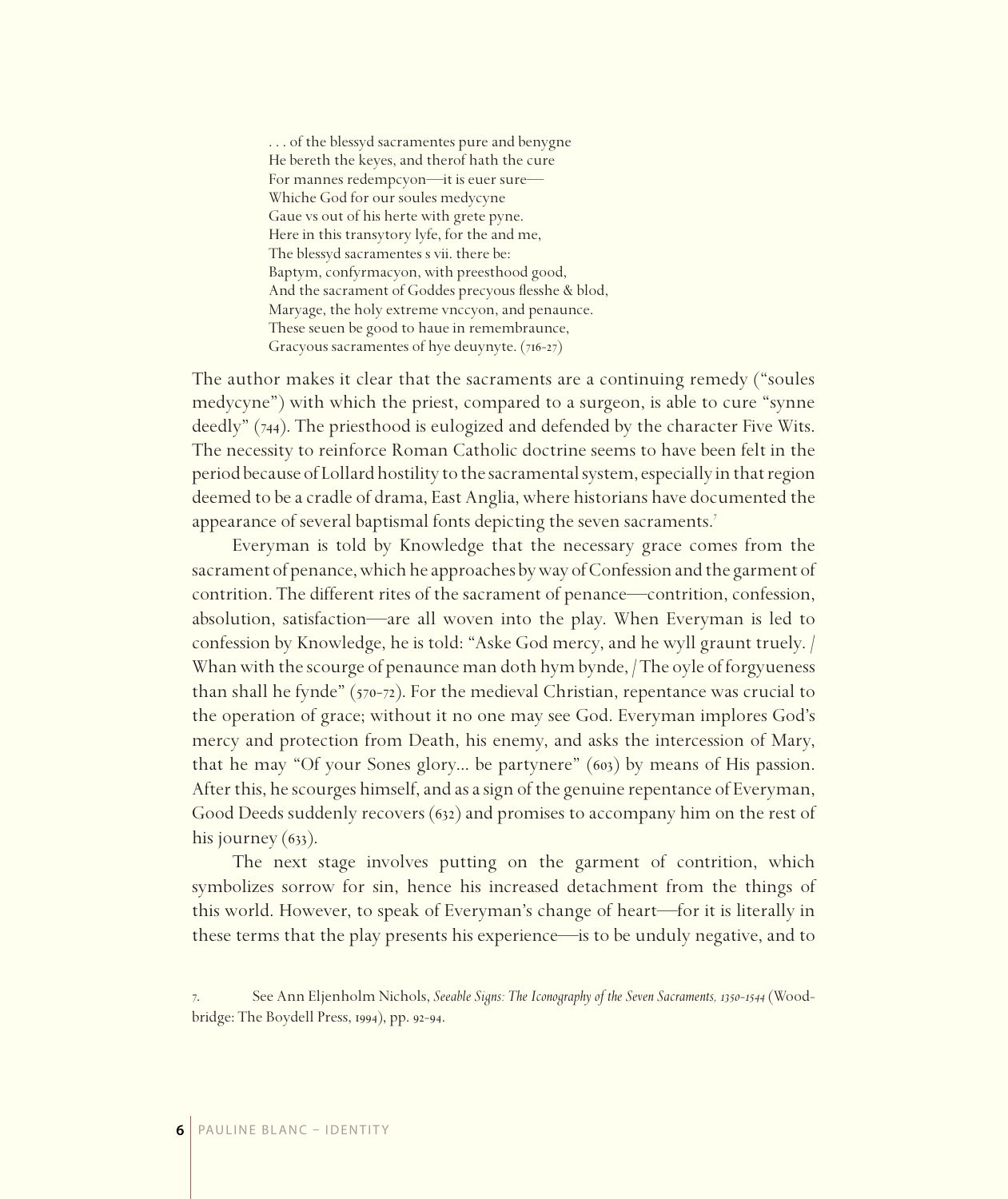neglect the text's presentation of the effect of penance as a virtual conversion, that is, the constitution of a new and positive identity. This must begin with contrition, a term which Thomas Aquinas applied in full cognizance of its figurative sense: "the breaking of something which is hardened". Alexander of Hales conceived of contrition as involving the annihilation of the self, followed by God's annihilation of his or her guilt in the remission of sin. For Saint Bonaventure, contrition was a condition of conversion and the possibility of a "new life". The rhetoric of "contrite hearts", of the need to be "heartily" sorry for one's sin, survived through the Reformation into the *Book of Common Prayer*, and on good authority. For behind it lay the biblical rhetoric of conversion—Saint Paul, of course, with his image of the new man, but also the Old Testament, notably Psalm 51:17 ("A broken and a contrite heart, O God, thou wilt not despise") and Ezekiel  $\pi$ : "And I will give them one heart, and I will put a new spirit within you; and I will take the stony heart out of their flesh, and will give them an heart of flesh".

Everyman himself figures his penance in essentially the same terms when he thanks Knowledge for providing him with a scourge, saying, "This hath reioysed and lyghted my herte, / Though the knottes be paynful and harde, within"  $(575-76)$ . And in this light we may give full measure to the joyous effusions he utters. These are not mere formulas but affirmations of a new identity, sealed next by the key sacrament of the Eucharist. The fact that the character is seconds away from his stage-death should not obscure, though it must render dramatically ironic, the sense of new life achieved by this obtaining of a heart of flesh—the same flesh that, nevertheless, is grass. And behind this idea, in turn, is that of the recovery of Everyman's identity as *imago dei*—a God whose visible sorrow in his opening monologue foregrounded the failure of his erring creature to ask mercy "hertly".

. My discussion here draws on the article "Contrition" in *A Dictionary of Biblical Tradition in*  English Literature, gen. ed. David Lyle Jeffrey(Grand Rapids, MI: William B. Eerdmans, 1992), pp. 157-58.